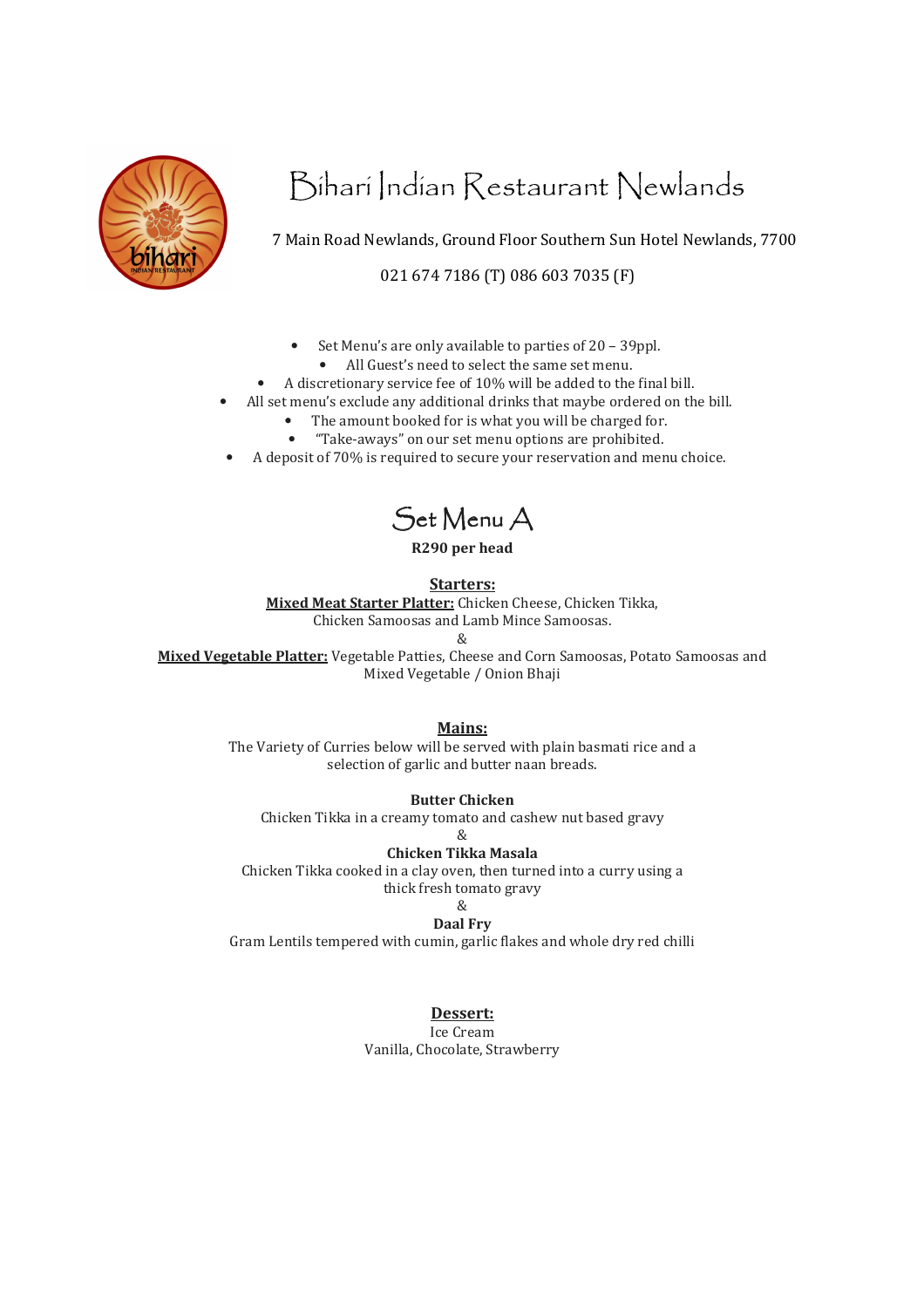

**R320 per head** 

**Starters:**

**Mixed Meat Starter Platter:** Chicken Cheese, Chicken Tikka, Chicken Samoosas and Lamb Mince Samoosas.

&

**Mixed Vegetable Platter:** Vegetable Patties, Cheese and Corn Samoosas, Potato Samoosas and Mixed Vegetable / Onion Bhaji

**Mains:**

The Variety of Curries below will be served with plain basmati rice and a selection of garlic and butter naan breads.

**Butter Chicken**  Chicken Tikka in a creamy tomato and cashew nut based gravy

&

**Bhunna Gosht**  Lamb pieces in a spicy thick gravy &

**Daal Fry** 

Gram Lentils tempered with cumin, garlic flakes and whole dry red chilli

**Dessert:**

Ice Cream Vanilla, Chocolate, Strawberry Or Chocolate Mousse Served with vanilla ice cream

Should you want to customise your choice of menu please speak to the manager at Bihari prior to your reservation.